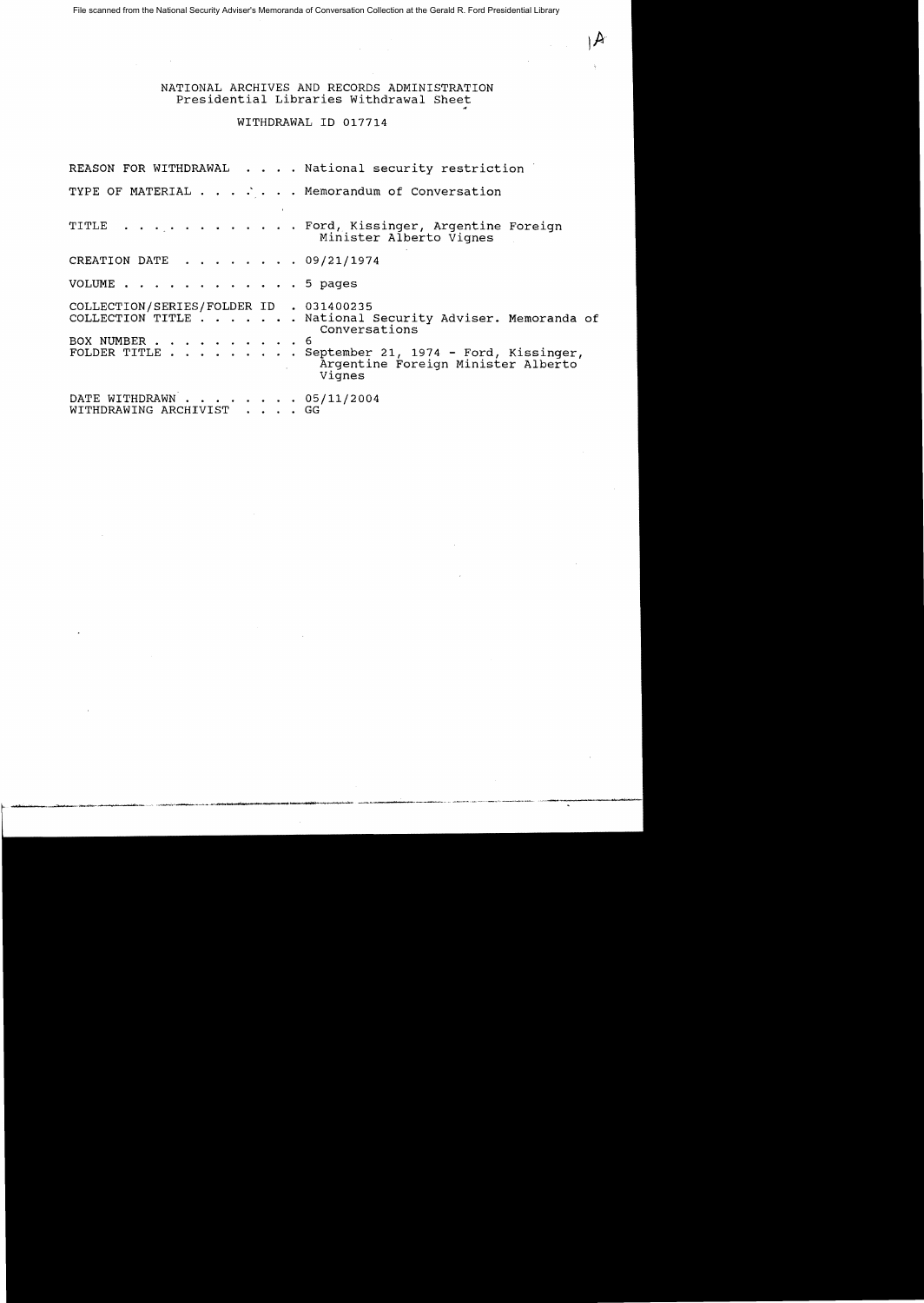# NATIONAL ARCHIVES AND RECORDS ADMINISTRATION<br>Presidential Libraries Withdrawal Sheet

WITHDRAWAL ID 017715

|                                                       | REASON FOR WITHDRAWAL National security restriction                                                        |  |
|-------------------------------------------------------|------------------------------------------------------------------------------------------------------------|--|
|                                                       | TYPE OF MATERIAL Memorandum of Conversation                                                                |  |
|                                                       | TITLE Ford, Kissinger, Argentine Foreign<br>Minister Alberto Vignes<br>DESCRIPTION Shorter draft of memcon |  |
|                                                       |                                                                                                            |  |
| CREATION DATE 09/21/1974                              |                                                                                                            |  |
| VOLUME $\ldots$ 4 pages                               |                                                                                                            |  |
| COLLECTION/SERIES/FOLDER ID . 031400235               | COLLECTION TITLE National Security Adviser. Memoranda of<br>Conversations                                  |  |
| BOX NUMBER 6                                          | FOLDER TITLE September 21, 1974 - Ford, Kissinger,<br>Argentine Foreign Minister Alberto<br>Vignes         |  |
| DATE WITHDRAWN 05/11/2004<br>WITHDRAWING ARCHIVIST GG |                                                                                                            |  |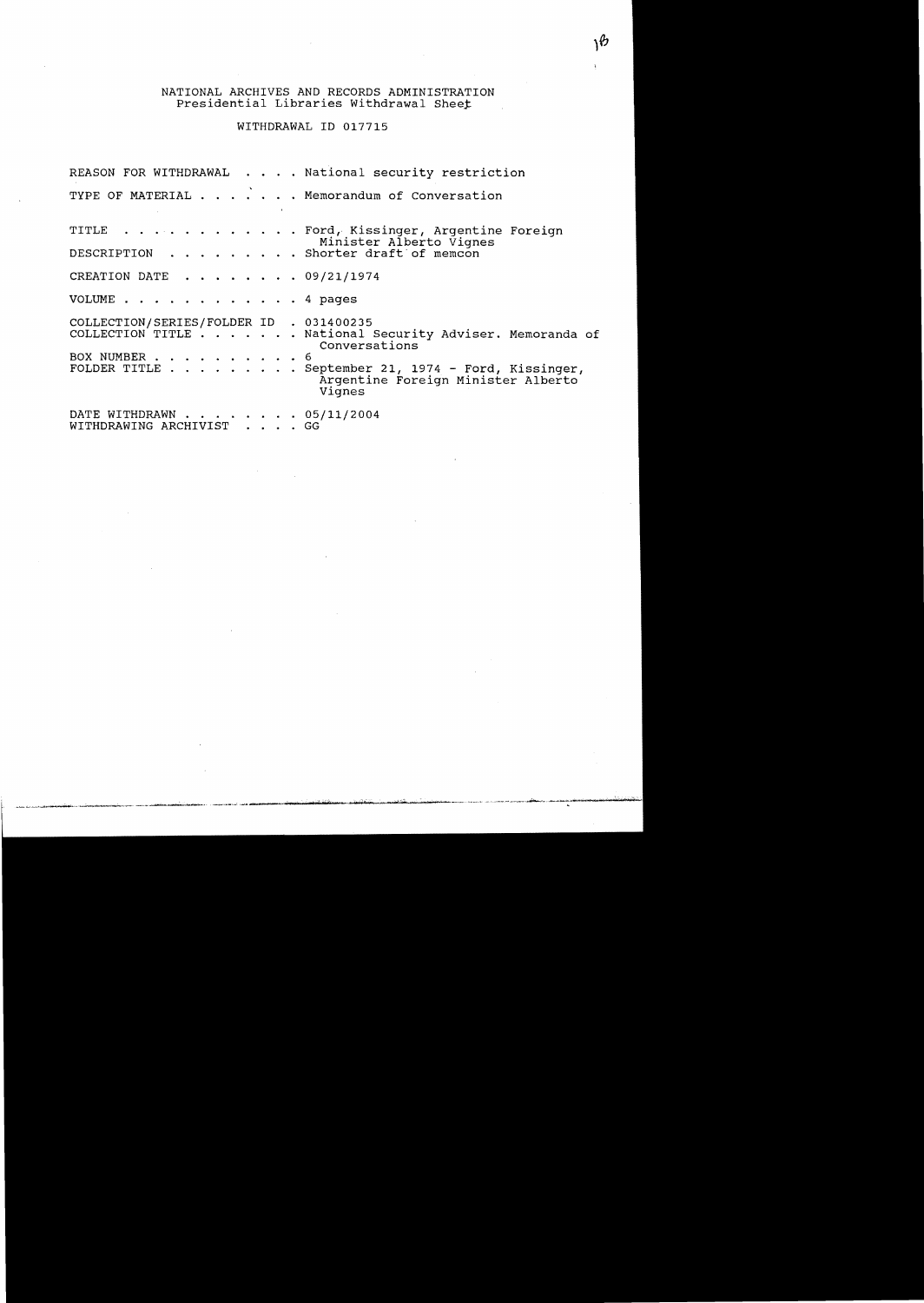-ans

President Gerald R. Ford Foreign Minister Alberto Juan Vicente Vignes Secretary Henry A. Kissinger Ambassador Alejandro Orfila

11:15 a.m., Saturday, September 21, 1974 The Cval Cffice

The meeting opened with an exchange of greetings and a press photo session.

President Ford thanked Foreign Minister Vignes for his cooperation and helpfulness about which Secretary Kissinger had informed him, and he asked that the Foreign Minister continue to work closely with the Secretary. The Foreign Minister said that he had supported a foreign policy for Argentina based on close relations with the U.S. since his days in law school.

The Foreign Minister explained to the President that we have been working to improve relations between the U.S. and Latin America and to manage the Cuban situation since last April. The hope had been to let the Cuban situation mature until the meeting in March 1975, but the policy has been interrupted by the proposed resolution which three Latin American nations had introduced at the OAS meeting this week. The President and Foreign Minister Vignes agreed that neither wanted to see the matter progress too rapidly, and that more time would be helpful. Secretary Kissinger noted the close cooperation which existed between us. He assured the Foreign Minister that this would continue and that the United States would consult with Argentina before making any significant changes in its policy. The Foreign Minister praised our past and present cooperation and said he looked forward to continuing this cooperation in future phases of our policy.

On bilateral matters the Foreign Minister emphasized the need for action. He stressed the importance of the Trade Bill. The President assured him of the efforts which he was making in support of its passage. The Foreign Minister suggested that another field of cooperation might be the exchange of technology. Secretary Kissinger noted that our experts are meeting on the subject. He looked forward to the announcement of concrete results, perhaps when he visited Argentina next year.

11/2498, STATE DEPT. GUIDELINES statular.chr 249/01

E.O. 12953, SEC. 3.5 **DECLASSIFIED**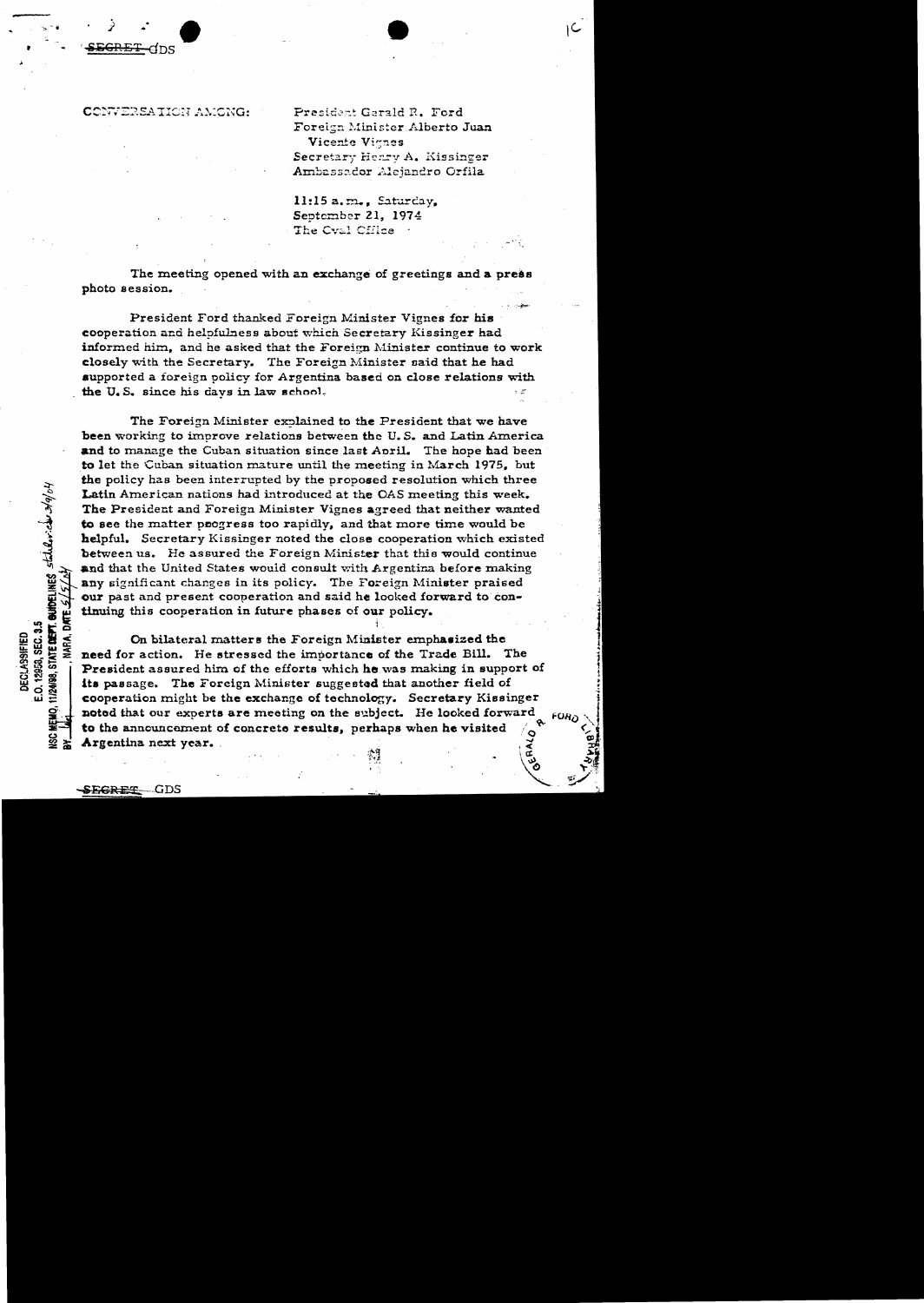GDS

Foreign Minister Vignes brought up the subject of selection of a new CAC Secretary-General. He said it appears likely that neither of the two present candidates could be elected with a large. majority; therefore, it is necessary to get someone who has broad support. A third candidate might be from any country, even Argentina, he said, and the deputy should be an American. Secretary Missinger explained that we would follow the consensus on the first vote but would hope that the winning candidate had a large majority.

 $2<sub>1</sub>$ 

On departure, Foreign Minister Vignes expressed his pleasure with the conversation and said he brought the best wishes of President Peron and the Argentine people. President Ford spoke of the United States' warm friendship for Argentian and asked that his best wishes and those the people of the United States be conveyed to President Peron. The Foreign Minister again thanked the President. He noted that Argentina was going through a series of crises which are more apparent than real. The Government, he said, has the support of 90 percent of the people. There is only a small group of terrorists.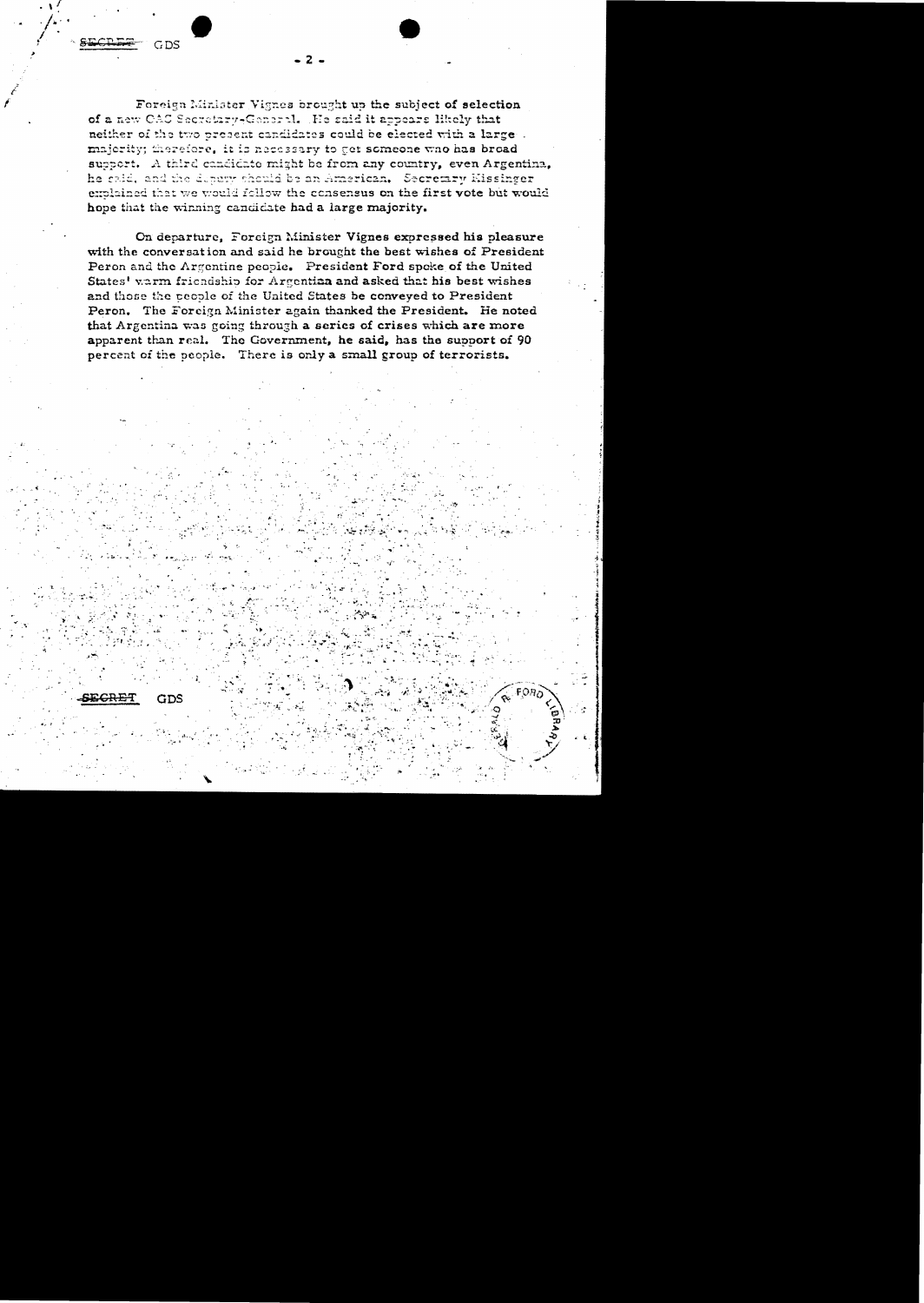SECR13Cf • • Conversation between President Ford Foreign Minister Vignes Secretary Kissinger Ambassador Orfila

Saturday, September 21, 1974 at 11:15 in the Oval Office

The meeting opened with an exchange of greetings and a press photo session.

President Ford thanked Foreign Minister Vignes for his cooperation and helpfulness about which Secretary Kissinger had informed him, and he asked that the Foreign Minister continue to work closely with the Secretary. The Foreign Minister said that he had supported a foreign policy for Argentina based on close relations with the U.S. since his days in law school.

anton sitrestore

~ c 

The Foreign Minister explained to the President that we have<br>the working to improve relations between the ILS and Letter Assembly been working to improve relations between the  $J.S.$  and Latin America since last April. The hope had been to let the situation mature to its will the culmination in March 1975, but the policy has been interrupted by the proposed resolution which three Latin American nations had introduced at the OAS meeting this week. The President and Foreign Minister Vignes agreed that neither wanted to see the matter progress too rapidly, and that more time would be helpful. Secretary Kissinger noted the close cooperation which existed between us. He assured the Foreign Minister that this would continue and that the United States would consult with Argentina before making any significant changes in its policy. The Foreign Minister praised our past and present cooperation and said he

Minister that this would continue and that the United States would correct with Argentina before making any significant changes in its policy.<br>
Foreign Minister praised our past and present cooperation and said looked forw On bilateral matters the Foreign Minister emphasized the ion. He stressed the importance of the Trade Bill. The  $\overrightarrow{v}$  need for action. He stressed the importance of the Trade Bill.<br>In President assured him of the efforts which he was making in sum President assured him of the efforts which he was making in support of Et its passage. The Foreign Minister suggested that another field of<br>  $\begin{array}{l}\n\bullet \\
\bullet \\
\bullet \\
\bullet \\
\bullet\n\end{array}$  cooperation might be the exchange of technology. Secretary Kissin<br>
Suggest moted that our experts are meeting on the subj cooperation might be the exchange of technology. Secretary Kissinger noted that our experts are meeting on the subject. He looked forward  $\sum_{n=1}^{\infty}$  is the announcement of concrete results, perhaps when he visited  $\sum_{n=1}^{\infty}$ Argentina next year.

 $\begin{bmatrix} \mathbf{u} & \mathbf{u} \\ \mathbf{v} & \mathbf{v} \end{bmatrix}$  [continued] continued]

,,;""! ... ~

 $\Lambda$ 

 $-70P - SEERET - XGDS(3)$ CLASSIFIED BY: HENRY A. KISSINGER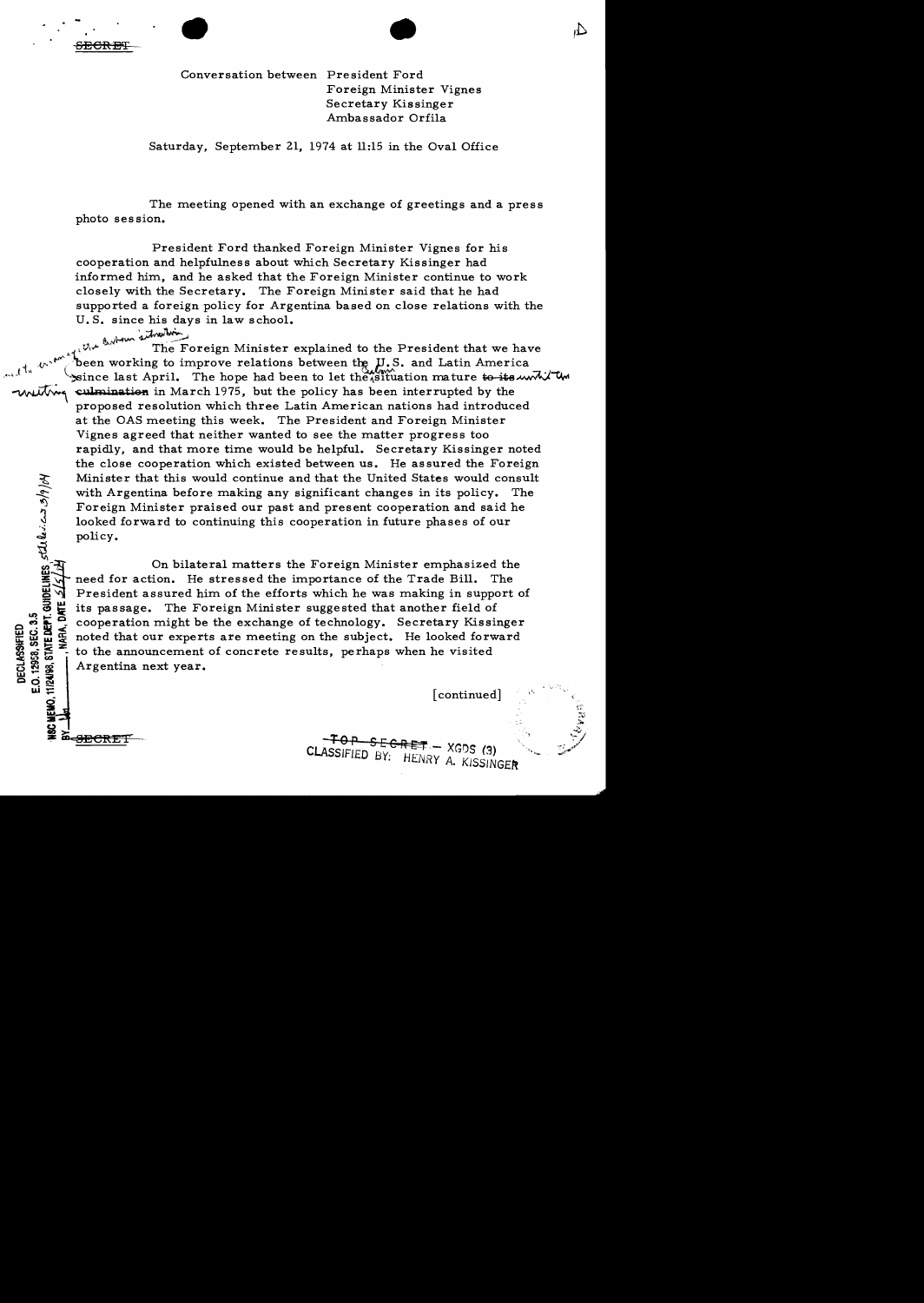• • -2 Foreign Minister Vignes brought up the subject of selection of a new OAS Secretary-General. He said it appears likely that neither of the two present candidates could be elected with a large majority; therefore, it is necessary to get someone who has broad support. A third candidate might be from any country, even Argentina, he said, and the deputy should be an American. Secretary Kissinger explained that we would follow the consensus on the first vote but would hope that the winning candidate had a large majority.

On departure, Foreign Minister Vignes expressed his pleasure with the conversation and said he brought the best wishes of President Peron and the Argentine people. President Ford spoke of the United States' warm friendship for Argentina and asked that his best wishes and those of the people of the United States be conveyed to<br>President Peron. The Foreign Minister again thanked the President The Foreign Minister again thanked the President. He noted that Argentina was going through a series of crises which are more apparent than real. The Government, he said, has the support of 90 percent of the people. There is only a small group of terrorists.



SECRET / NODIS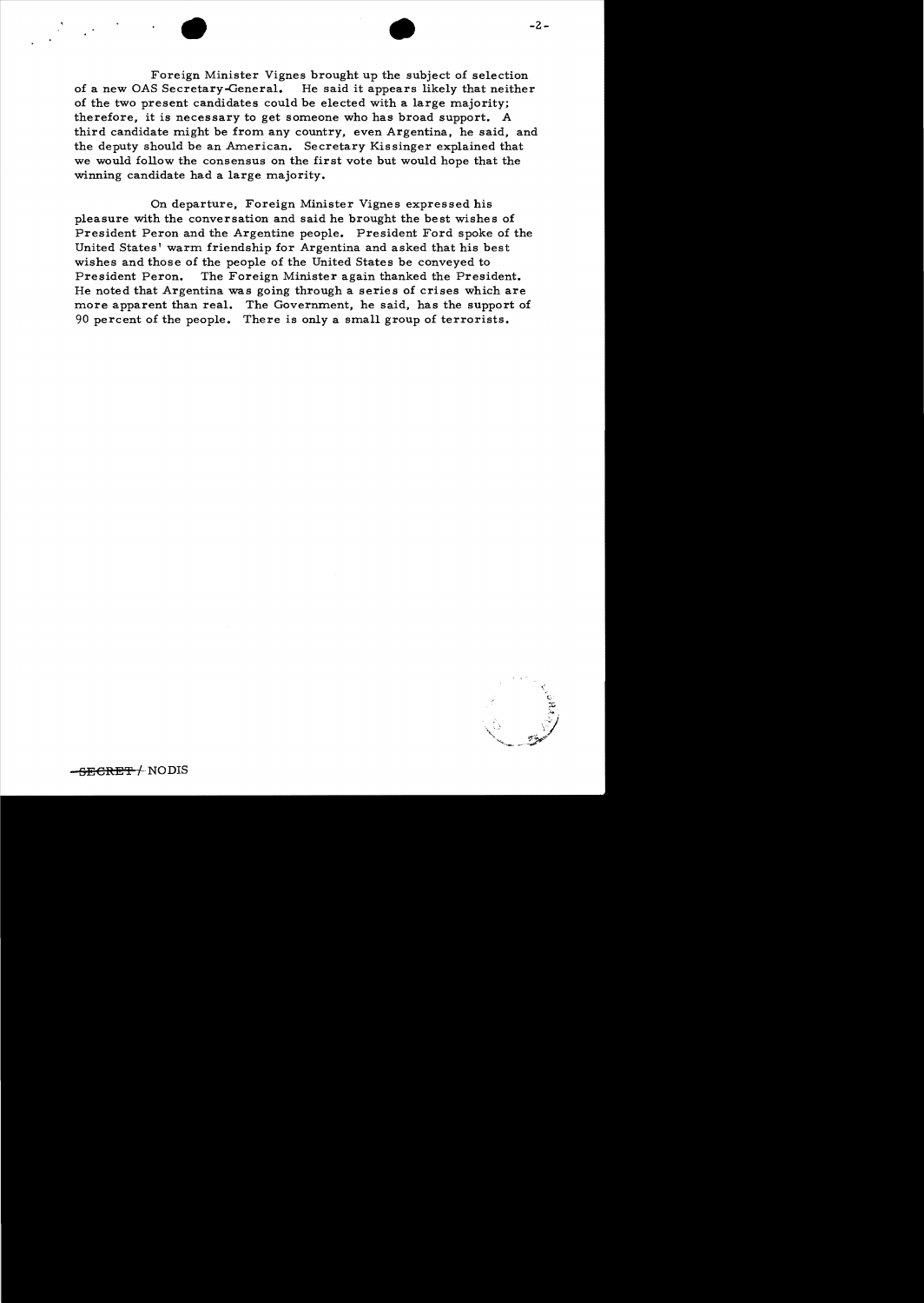

#### **THE WHITE HOUSE**

**NOTON** 

September 27, 1974 General Scowcroft: Steve Low has indicated that he would like to send a copy to State of whatever we hand over to Huerto.

Approve

Disapprove

### Lora



١¢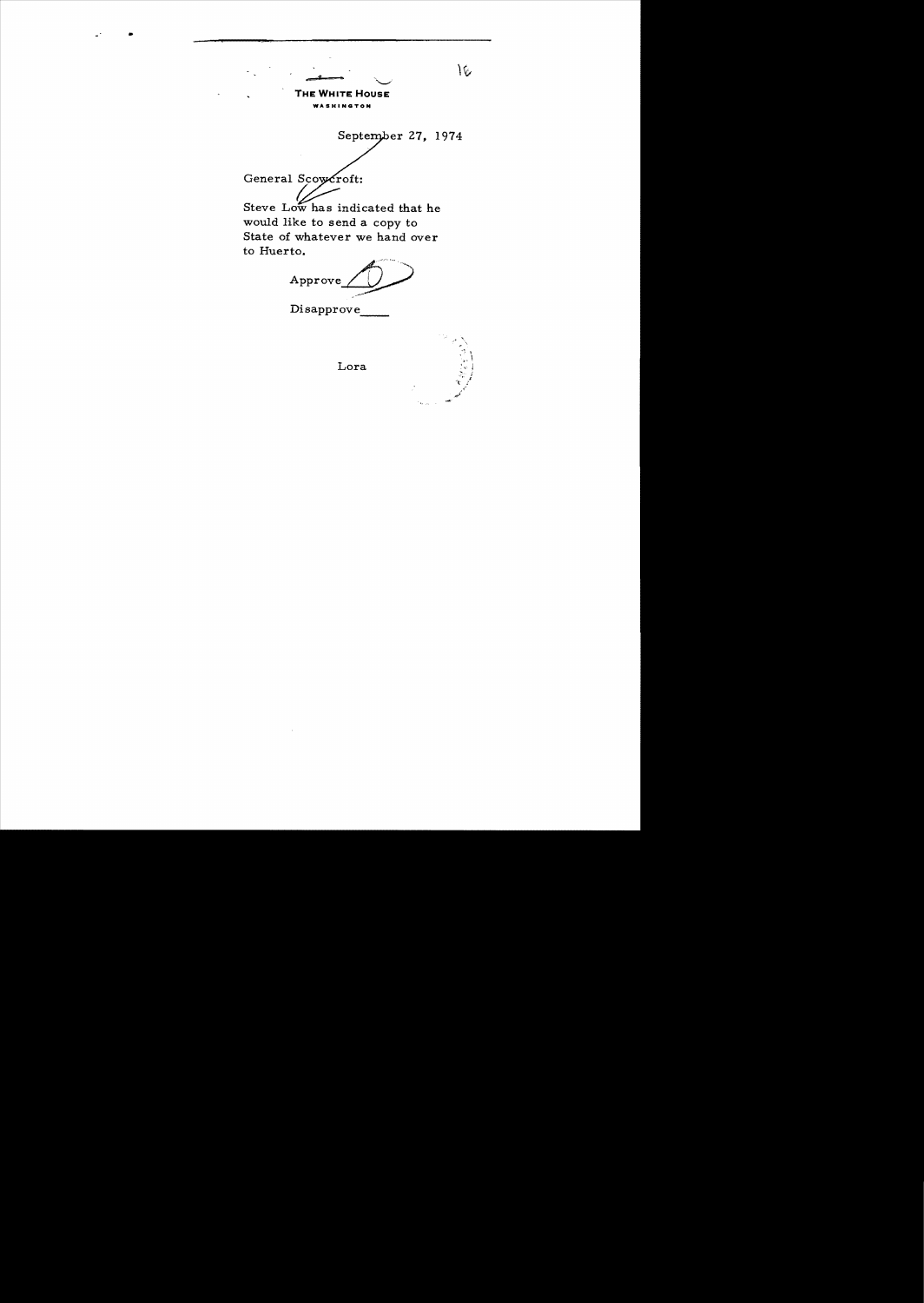|                                       |                                  |         |                    |                          | <b>DOC</b>        | <b>RECD</b>                                | <b>NBR</b>          |                         | INITIAL ACTION O      |
|---------------------------------------|----------------------------------|---------|--------------------|--------------------------|-------------------|--------------------------------------------|---------------------|-------------------------|-----------------------|
|                                       | NSC CORRÉSPONDENCE EROFILE       |         |                    |                          | パーユ               | MO DA MO DA HR                             | 70 <i>140 4551</i>  |                         |                       |
|                                       |                                  |         |                    |                          |                   |                                            | REFERENCE:          |                         | CIRCLE AS APPROPRIATE |
| TO: <b>TAES</b>                       |                                  |         | FROM: KISSINGER.H. |                          |                   |                                            |                     | UNCLAS LOGAN/OUT        |                       |
|                                       | KISSINGER ___________            |         | COLBY, W           |                          |                   |                                            | OTHER______________ | LOU                     | NO FORM NODIS         |
|                                       | SCOWCROFT__________              |         |                    | SCHLESINGER, J _________ |                   |                                            |                     |                         | EYES ONLY EXDIS       |
| <b>DAVIS</b>                          |                                  |         | ST EX SEC          |                          |                   |                                            |                     |                         | CODEWORD              |
|                                       |                                  |         |                    |                          |                   |                                            |                     |                         | <b>SENSITIVE</b>      |
| SUBJECT:                              |                                  |         |                    |                          |                   |                                            |                     |                         |                       |
|                                       |                                  |         |                    |                          |                   |                                            |                     |                         |                       |
|                                       |                                  |         |                    |                          |                   |                                            |                     | [N]                     |                       |
|                                       |                                  |         |                    |                          |                   |                                            |                     |                         |                       |
| <b>INTI</b>                           | RNAL ROUTING AND DISTRIBUTION    |         |                    |                          |                   |                                            |                     |                         |                       |
|                                       |                                  |         | <b>ACTION</b>      | <b>INFO</b>              | <b>REC</b><br>CY. | <b>ACTION REQUIRED</b>                     |                     |                         |                       |
|                                       | ADVANCE CYS TO HAK/SCOWCROFT     |         |                    |                          | FOR               |                                            |                     |                         |                       |
| STAFF SECRETARY                       |                                  |         |                    |                          |                   |                                            |                     |                         |                       |
| <b>FAR EAST</b>                       |                                  |         |                    |                          |                   |                                            |                     |                         |                       |
| SUB-SAHARAN AFRICA                    |                                  |         |                    |                          |                   |                                            |                     |                         |                       |
|                                       | MID EAST / NO. AFRICA / SO. ASIA |         |                    |                          |                   |                                            |                     |                         |                       |
| EUROPE / CANADA                       |                                  |         |                    |                          |                   |                                            |                     |                         |                       |
| LATIN AMERICA                         |                                  |         |                    |                          |                   |                                            |                     |                         |                       |
| UNITED NATIONS                        |                                  |         |                    |                          |                   |                                            |                     |                         |                       |
| <b>ECONOMIC</b>                       |                                  |         |                    |                          |                   |                                            |                     |                         |                       |
| <b>SCIENTIFIC</b><br>PROGRAM ANALYSIS |                                  |         |                    |                          |                   | DUE DATE:                                  |                     |                         |                       |
| <b>NSC PLANNING</b>                   |                                  |         |                    |                          |                   |                                            |                     |                         |                       |
| CONGRESSIONAL                         |                                  |         |                    |                          |                   | COMMENTS: (INCLUDING SPECIAL INSTRUCTIONS) |                     |                         |                       |
| OCEANS POLICY                         |                                  |         |                    |                          |                   |                                            |                     |                         |                       |
| <b>INTELLIGENCE</b>                   |                                  |         |                    |                          |                   |                                            |                     |                         |                       |
|                                       |                                  |         |                    |                          |                   |                                            |                     |                         |                       |
| <b>DATE</b>                           | <b>FROM</b>                      | то      | s.                 |                          |                   | SUBSEQUENT ACTION REQUIRED (OR TAKEN):     |                     |                         | CY TO                 |
|                                       |                                  |         |                    |                          |                   |                                            |                     |                         |                       |
|                                       |                                  |         |                    |                          |                   |                                            |                     |                         |                       |
|                                       |                                  |         |                    |                          |                   |                                            |                     |                         |                       |
|                                       |                                  |         |                    |                          |                   |                                            |                     |                         |                       |
|                                       |                                  |         |                    |                          |                   |                                            |                     |                         |                       |
|                                       |                                  |         |                    |                          |                   |                                            |                     |                         |                       |
|                                       |                                  |         | $\sim$             |                          |                   |                                            |                     |                         |                       |
|                                       |                                  |         |                    |                          |                   |                                            |                     |                         |                       |
|                                       |                                  |         |                    |                          |                   |                                            |                     |                         |                       |
|                                       |                                  |         |                    |                          |                   |                                            |                     |                         |                       |
|                                       |                                  |         |                    |                          |                   |                                            |                     |                         |                       |
|                                       |                                  |         |                    |                          |                   |                                            |                     |                         |                       |
|                                       |                                  |         |                    |                          |                   |                                            |                     |                         |                       |
|                                       |                                  |         |                    |                          |                   |                                            |                     | ドッ                      |                       |
|                                       |                                  |         |                    |                          |                   |                                            |                     |                         |                       |
|                                       |                                  |         |                    |                          |                   |                                            |                     | $\mathbb{Q}$            | ð.                    |
|                                       |                                  |         |                    |                          |                   |                                            |                     |                         | z                     |
|                                       |                                  |         |                    |                          |                   |                                            |                     |                         |                       |
| DISPATCH_                             | ∽                                |         |                    |                          |                   |                                            |                     |                         |                       |
|                                       | CY ROMTS: SEE ABOYE<br>FPLUS:    |         |                    |                          |                   |                                            |                     | MICROFILM & FILE ROMTS: |                       |
| NOTIFY_                               |                                  | & DATE_ |                    |                          |                   |                                            |                     | $M/F'D$ .               |                       |
|                                       | SPECIAL DISPOSITION:             |         |                    |                          |                   |                                            |                     |                         |                       |
|                                       |                                  |         |                    |                          |                   |                                            |                     | CRT ID:                 | <b>SF</b><br>SA       |
| CROSS REF W/                          |                                  |         |                    |                          |                   |                                            |                     | OPEN                    | HP<br><b>NS</b>       |
|                                       | SUSPENSE CY ATTACHED:            |         |                    |                          | FOLDER:           |                                            |                     | <b>CLOSE</b>            | EP<br>wн              |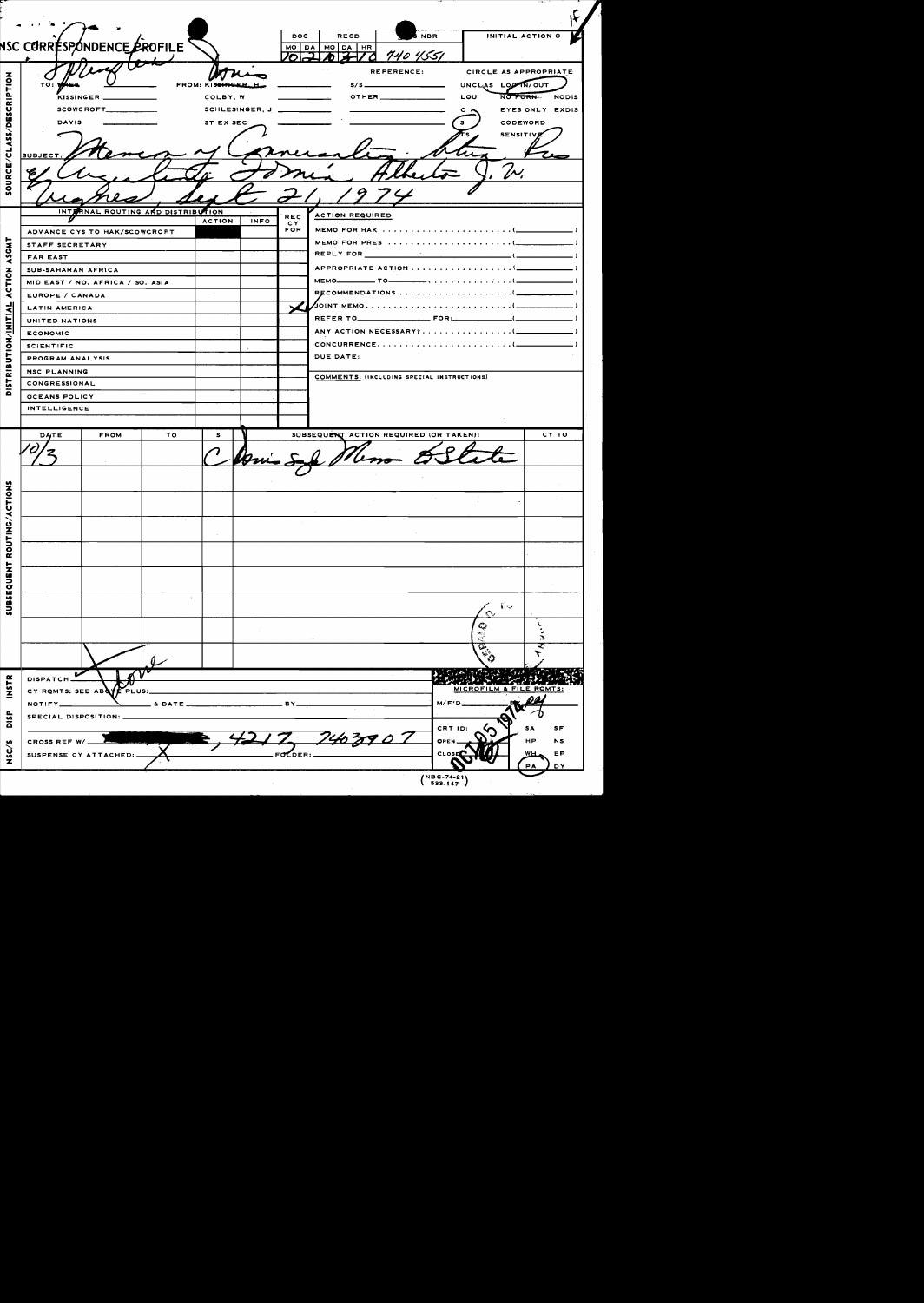. . ' • NATIONAL SECURITY COUNCIL WASHINGTON, D.C. 20506

### MEMORANDUM FOR:

Mr. George S. Springsteen Executive Secretary Department of State

SUBJECT: Memorandum of Conversation between the President and Argentine Foreign Minister Vignes

Attached for your information is a summary of the President's conversation with Argentine Foreign Minister Vignes on September 21, 1974.

A copy of the summary has also been sent to the Argentine Embassy at their request.

Davis<sup>1</sup> ff Secretary

Attachment



GDS  $u_1$  5/5/04. Dispatched  $10/3/74$  - NSC Rcpt. (rb)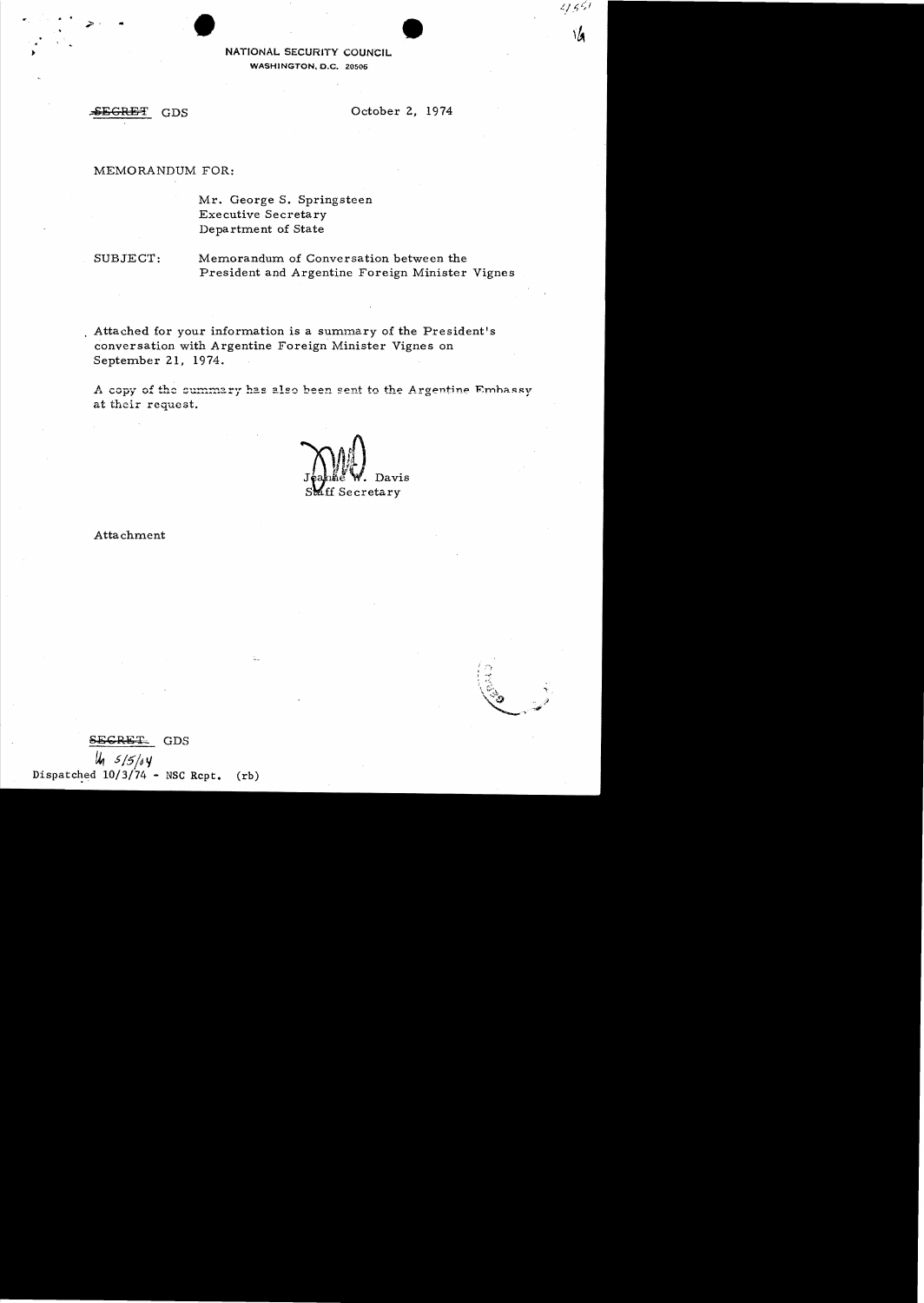

4387 **X** V fore H MEMORANDUM *-d-dr* /z-

NATIONAL SECURITY COUNCIL

September 26, 1974

<del>SECRET</del>

MEMORANDUM FOR: GENERAL SCOWCROFT

FROM: STEPHEN LOWEL

SUBJECT: Mem.con on Meeting with Foreign Minister Vignes

Attached is a summary of the Vignes conversation written in very general terms and with only elliptical references to subjects like Cuba. I did not do it on official stationery but did assign a classification to it. If it seems all right to you, perhaps Mary could call Mr. Heurgo to pick it up, and I would send a copy to State.

Also attached is a redraft of your original memcon, which I took the liberty of correcting and filling in blanks of, based on earlier conversations with Vignes which I and others held.

Information: Mary Stifflemire

Attachments: two memcons.

DECLASSIFIED E.O. 12958, SEC. 3.5 **NSC MEMO, 11/24198, STATE CEPT. GUIDELINES, SEAL MOVIEWS 319/04** BY **Jala** NARA, DATE 5/5/04



SE<del>CRET</del>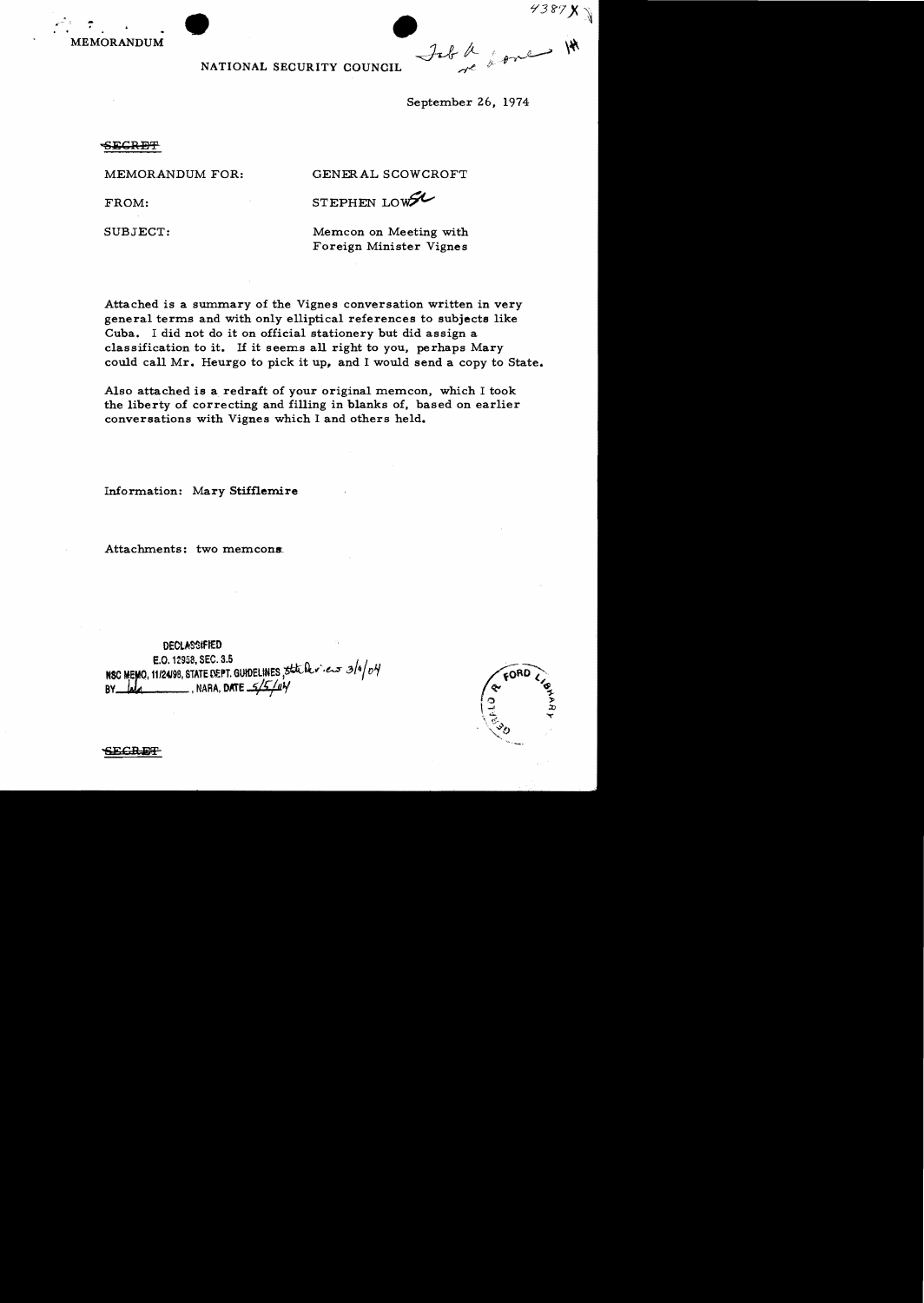## CONVERSATION AMONG:

President Gerald R. Ford Foreign Minister Alberto Juan Vicente Vignes Secretary Henry A. Kissinger Ambassador Alejandro Orfila

11:15 a.m., Saturday. September 21, 1974 The Oval Office

The meeting opened with an exchange of greetings and a press photo session.

President Ford thanked Foreign Minister Vignes for his cooperation and helpfulness about which Secretary Kissinger had informed him, and he asked that the Foreign Minister continue to work closely with the Secretary. The Foreign Minister said that he had aupported a foreign policy for Argentina based on close relations with the U.S. since his days in law school.

The Foreign Minister explained to the President that we have been working to improve relations between the U.S. and Latin America and to manage the Cuban situation since last April. The hope had been to let the Cuban situation mature until the meeting in March 1975, but the policy has been interrupted by the proposed resolution which three Latin American nations had introduced at the OAS meeting this week. The President and Foreign Minister Vignes agreed that neither wanted to see the matter progress too rapidly, and that more time would be helpful. Secretary Kissinger noted the close cooperation which existed between us. He assured the Foreign Minister that this would continue and that the United States would consult with Argentina before making any significant changes in its policy. The Foreign Minister praised. our past and present cooperation and said he looked forward to continuing this cooperation in future phases of our policy.

On bilateral matters the Foreign Minister emphasized the need for action. He stressed the importance of the Trade Bill. The President assured him of the efforts which he was making in support of its passage. The Foreign Minister suggested that another field of cooperation might be the exchange of technology. Secretary Kissinger noted that our experts are meeting on the subject. He looked forward to the announcement of concrete results, perhaps when he visited Argentina next year.

> $TOP-SECRE+ - XGDS(3)$ **CLASSIFIED BY:** HENRY A. KISSINGER

, STATE DEPT. GUIDELINES, Stile DAG ers 3/9/04

O. 12953, SEC. 3.5

**DECLASSIFIED** 

URA. DATE

 $\Big\} = \frac{1}{2} \sum_{i=1}^n \frac{1}{2} \sum_{i=1}^n \frac{1}{2} \sum_{i=1}^n \frac{1}{2} \sum_{i=1}^n \frac{1}{2} \sum_{i=1}^n \frac{1}{2} \sum_{i=1}^n \frac{1}{2} \sum_{i=1}^n \frac{1}{2} \sum_{i=1}^n \frac{1}{2} \sum_{i=1}^n \frac{1}{2} \sum_{i=1}^n \frac{1}{2} \sum_{i=1}^n \frac{1}{2} \sum_{i=1}^n \frac{1}{2} \sum_{i=1}^n \frac{1}{2}$ 

Heud)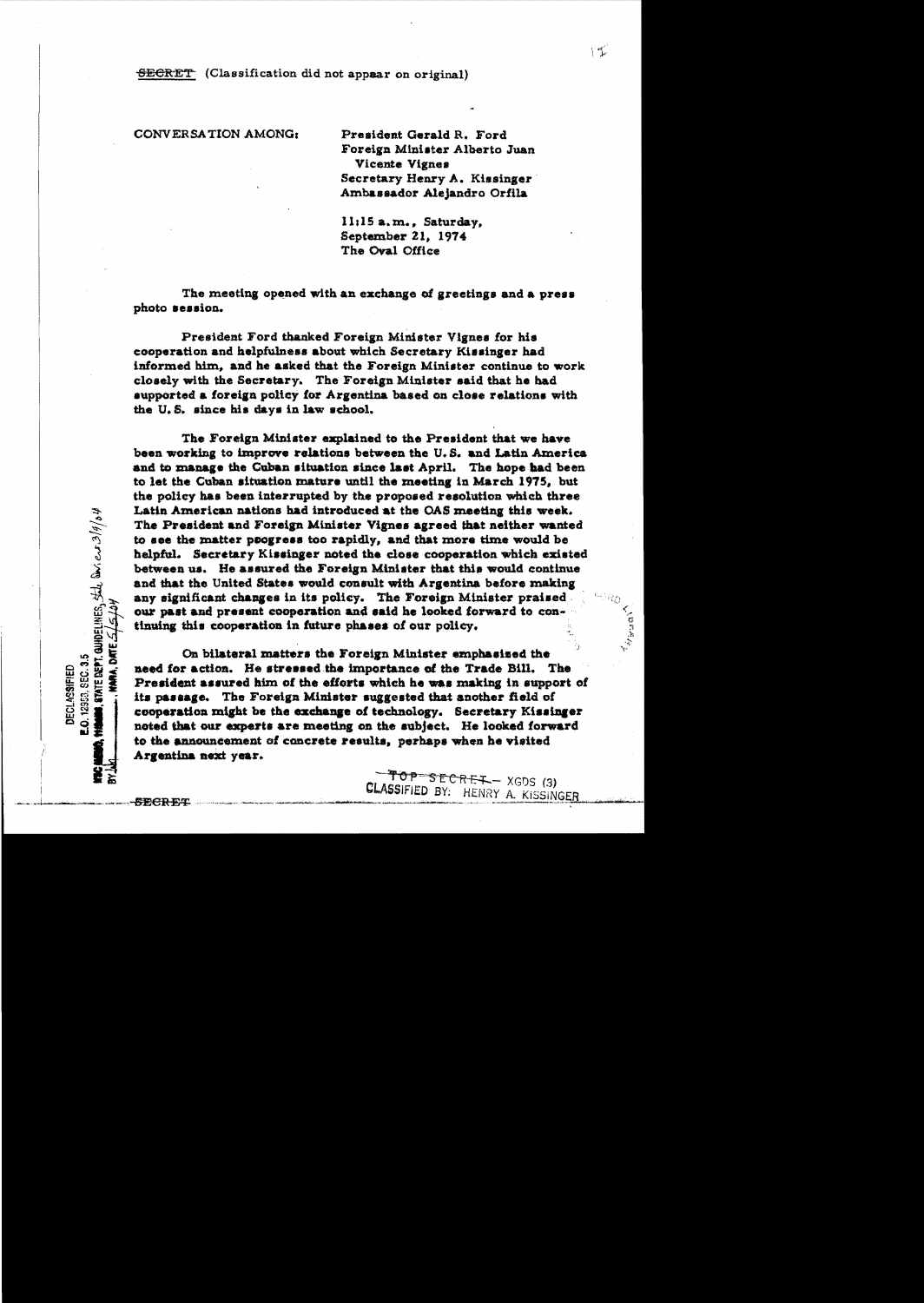$-2-$ 

Foreign Minister Vignes brought up the subject of selection of a new OAS Secretary-General. He said it appears likely that neither of the two present candidates could be elected with a large majority; therefore, it is necessary to get someone who has broad support. A third candidate might be from any country, even Argentina. he said, and the deputy should be an American. Secretary Kissinger explained that we would follow the consensus on the first vote but would hope that the winning candidate had a large majority.

On departure, Foreign Minister Vignes expressed his pleasure with the conversation and said he brought the best wishes of President Peron and the Argentine people. President Ford spoke of the United States' warm friendship for Argentian and asked that his best wishes and those the people of the United States be conveved to President Peron. The Foreign Minister again thanked the President. He noted that Argentina was going through a series of crises which are more apparent than real. The Government, he said, has the support of 90 percent of the people. There is only a small group of terrorists.

SEGRET-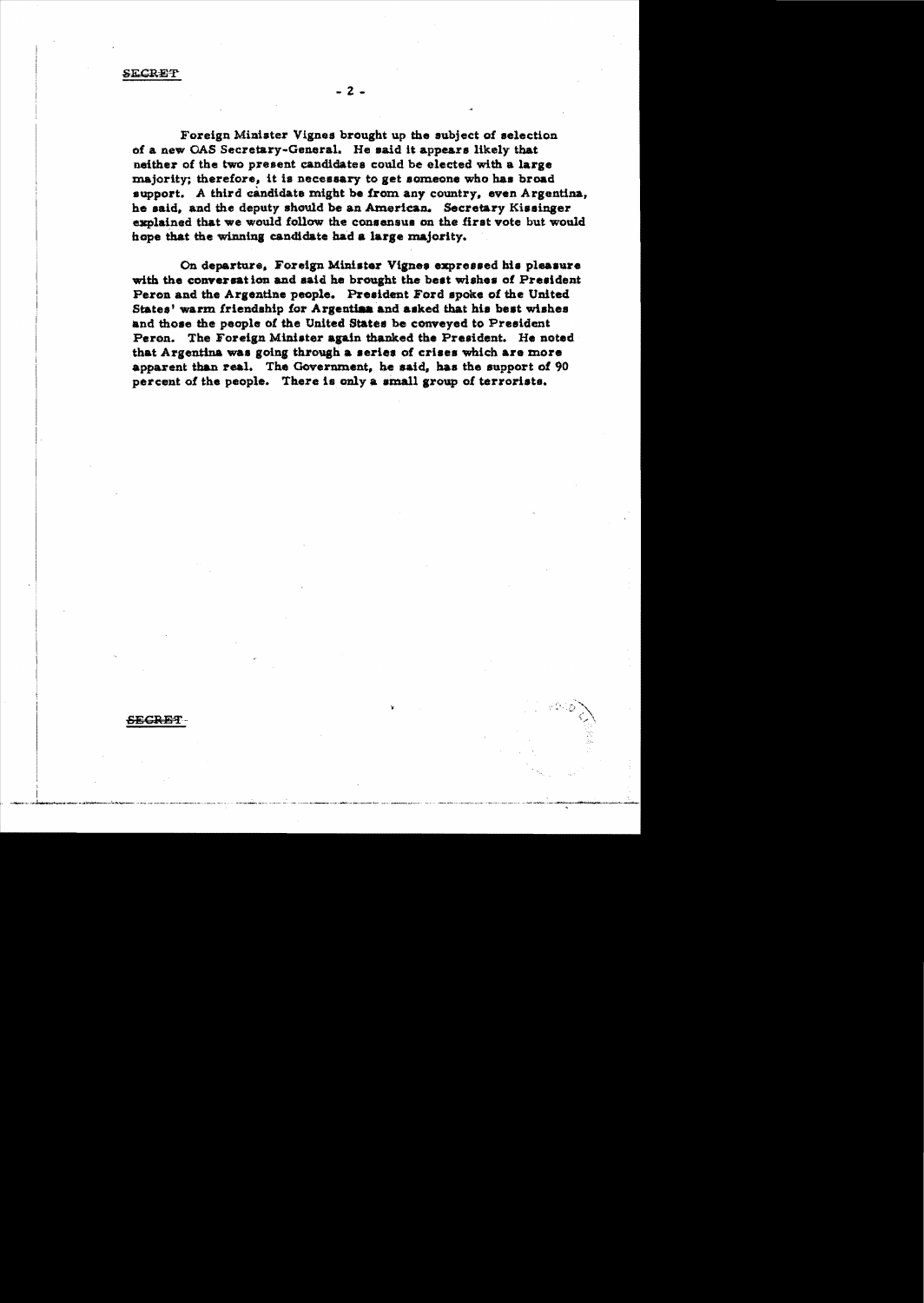CONVERSATION AMONG: President Gerald R. Ford

Foreign Minister Alberto Juan Vicente Vignes Secretary Henry A. Kissinger Ambassador Alejandro Orfila

 $11:15$  a.m., Saturday, September 21, 1974 The Oval Office

The meeting opened with an exchange of greetings and a press photo session.

President Ford thanked Foreign Minister Vignes for his cooperation and helpfulness about which Secretary Kissinger had informed him, and he asked that the Foreign Minister continue to work closely with the Secretary. The Foreign Minister said that he had supported a foreign policy for Argentina based on close relations with the U. S. since his days in law school.

The Foreign Minister explained to the President that we have been working to improve relations between the U.S. and Latin America and to manage the Cuban situation since last April. The hope had been to let the Cuban situation mature until the meeting in March 1975, but the policy has been interrupted by the proposed resolution which three Latin American nations had introduced at the OAS meeting this week. The President and Foreign Minister Vignes agreed that neither wanted to see the matter peogress too rapidly, and that more time would be helpful. Secretary Kissinger noted the close cooperation which existed between us. He assured the Foreign Minister that this would continue and that the United States would consult with Argentina before making any significant changes in its policy. The Foreign Minister praised our past and present cooperation and said he looked forward to continuing this cooperation in future phases of our policy.

On bilateral matters the Foreign Minister emphasized the need for action. He stressed the importance of the Trade Bill. The President assured him of the efforts which he was making in support of its passage. The Foreign Minister suggested that another field of cooperation might be the exchange of technology. Secretary Kissinger noted that our experts are meeting on the subject. He looked forward to the announcement of concrete results, perhaps when he visited Argentina next year.

E.O. 12953, SEC. 3.5<br>11/24/98, STATE DEPT. GUIDELINES, SILLO R. C. C. 2/9/04

DECLASSIFIED

HARA.DAT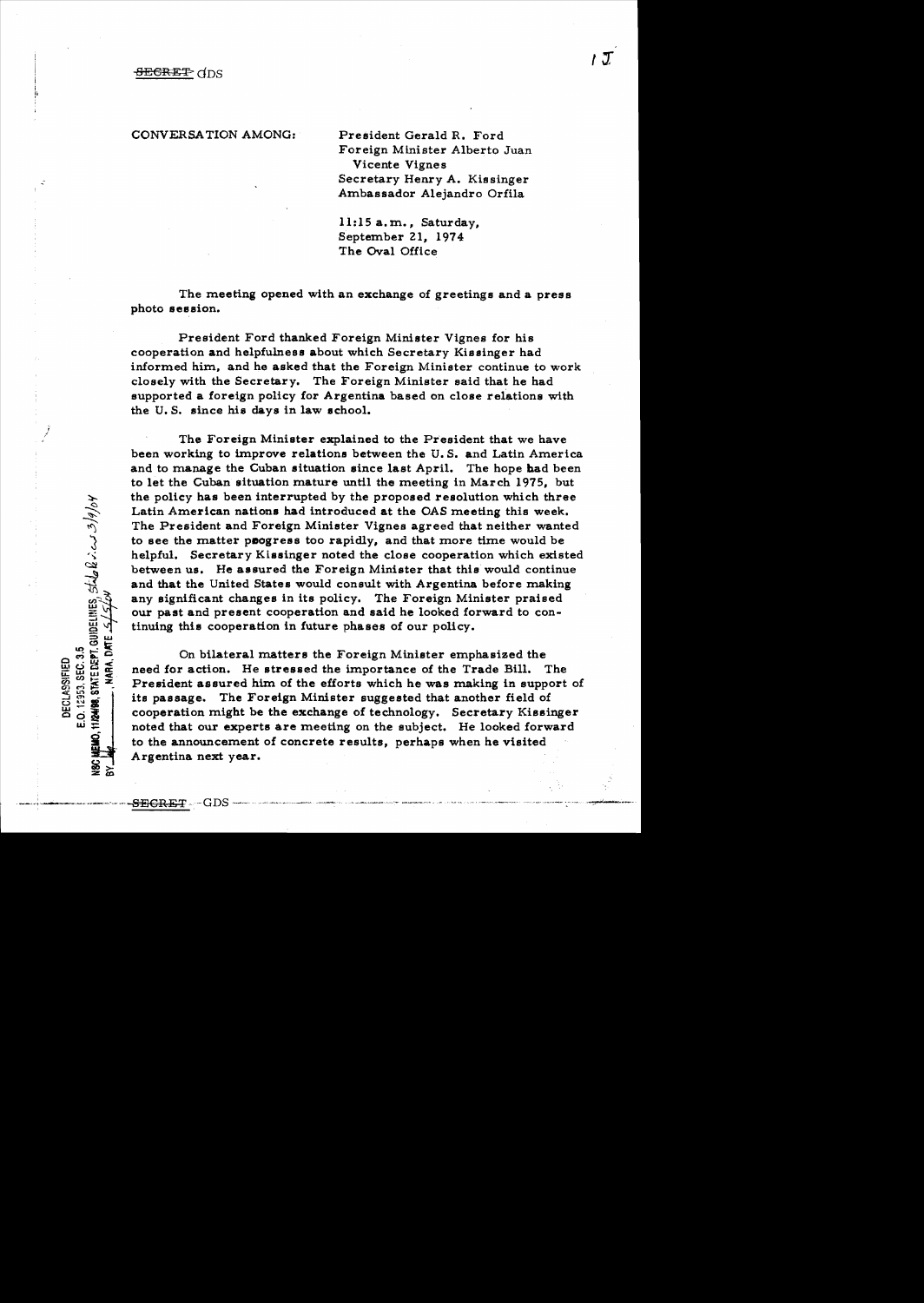SECRET

 $GDS$ 

Foreign Minister Vignes brought up the subject of selection of a new OAS Secretary-General. He said it appears likely that neither of the two present candidates could be elected with a large majority; therefore, it is necessary to get someone who has broad support. A third candidate might be from any country, even Argentina, he said, and the deputy should be an American. Secretary Kissinger explained that we would follow the consensus on the first vote but would hope that the winning candidate had a large majority.

On departure, Foreign Minister Vignes expressed his pleasure with the conversation and said he brought the best wishes of President Peron and the Argentine people. President Ford spoke of the United States' warm friendship for Argentina and asked that his best wishes and those the people of the United States be conveyed to President Peron. The Foreign Minister again thanked the President. He noted that Argentina was going through a series of crises which are more apparent than real. The Government, he said, has the support of 90 percent of the people. There is only a small group of terrorists.

٦

### $-2 -$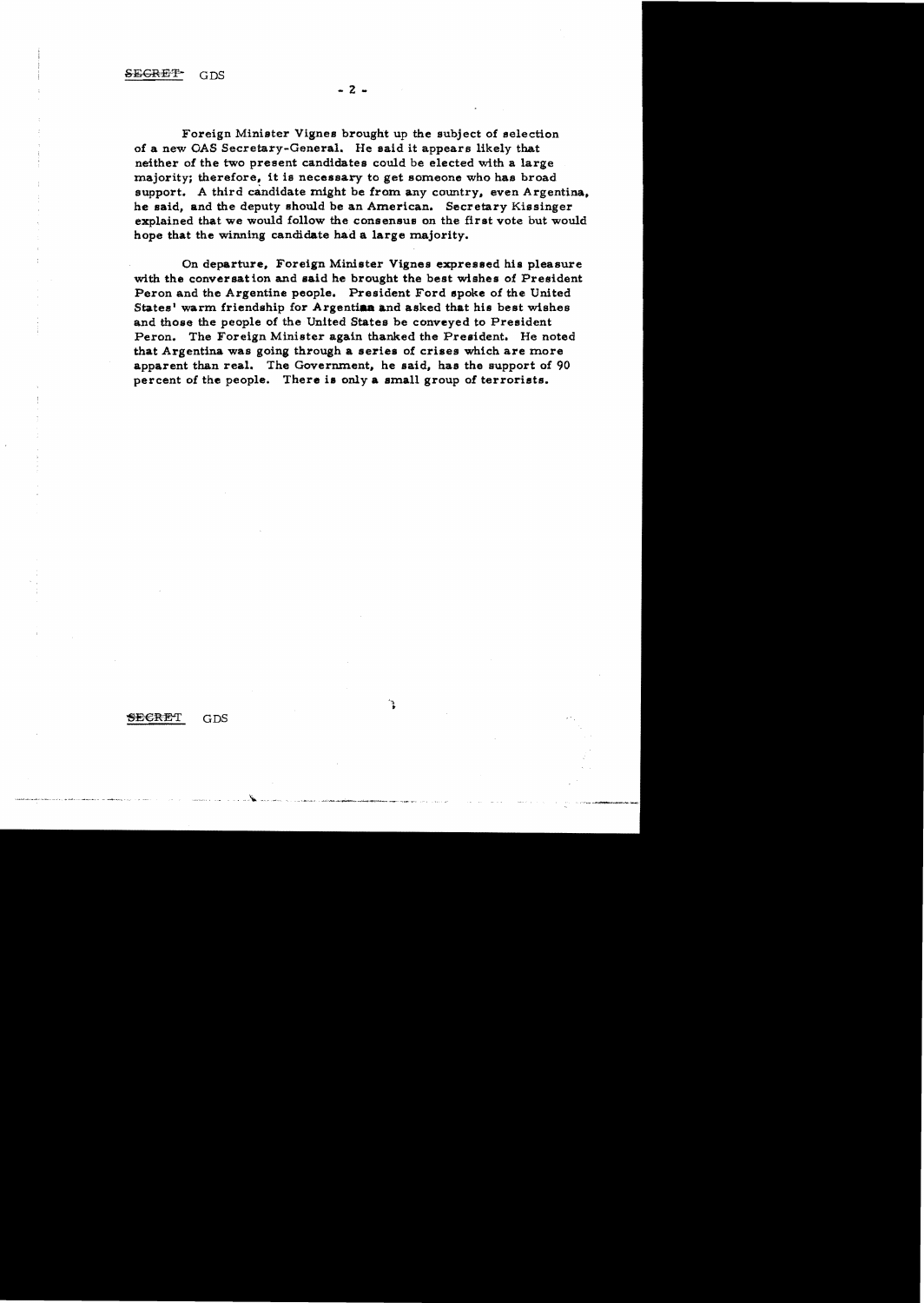# NATIONAL ARCHIVES AND RECORDS ADMINISTRATION Presidential Libraries withdrawal Sheet

WITHDRAWAL ID 017716

|                                                       | REASON FOR WITHDRAWAL National security restriction                                                |  |
|-------------------------------------------------------|----------------------------------------------------------------------------------------------------|--|
|                                                       | TYPE OF MATERIAL Memorandum of Conversation                                                        |  |
|                                                       | TITLE Ford, Kissinger, Argentine Foreign<br>Minister Alberto Vignes                                |  |
|                                                       | DESCRIPTION Duplicate of shorter draft of memcon                                                   |  |
| CREATION DATE $\ldots$ , $\ldots$ , 09/21/1974        |                                                                                                    |  |
| VOLUME 4 pages                                        |                                                                                                    |  |
| COLLECTION/SERIES/FOLDER ID . 031400235               |                                                                                                    |  |
|                                                       | COLLECTION TITLE National Security Adviser. Memoranda of<br>Conversations                          |  |
| BOX NUMBER 6                                          |                                                                                                    |  |
|                                                       | FOLDER TITLE September 21, 1974 - Ford, Kissinger,<br>Argentine Foreign Minister Alberto<br>Vignes |  |
| DATE WITHDRAWN 05/11/2004<br>WITHDRAWING ARCHIVIST GG |                                                                                                    |  |